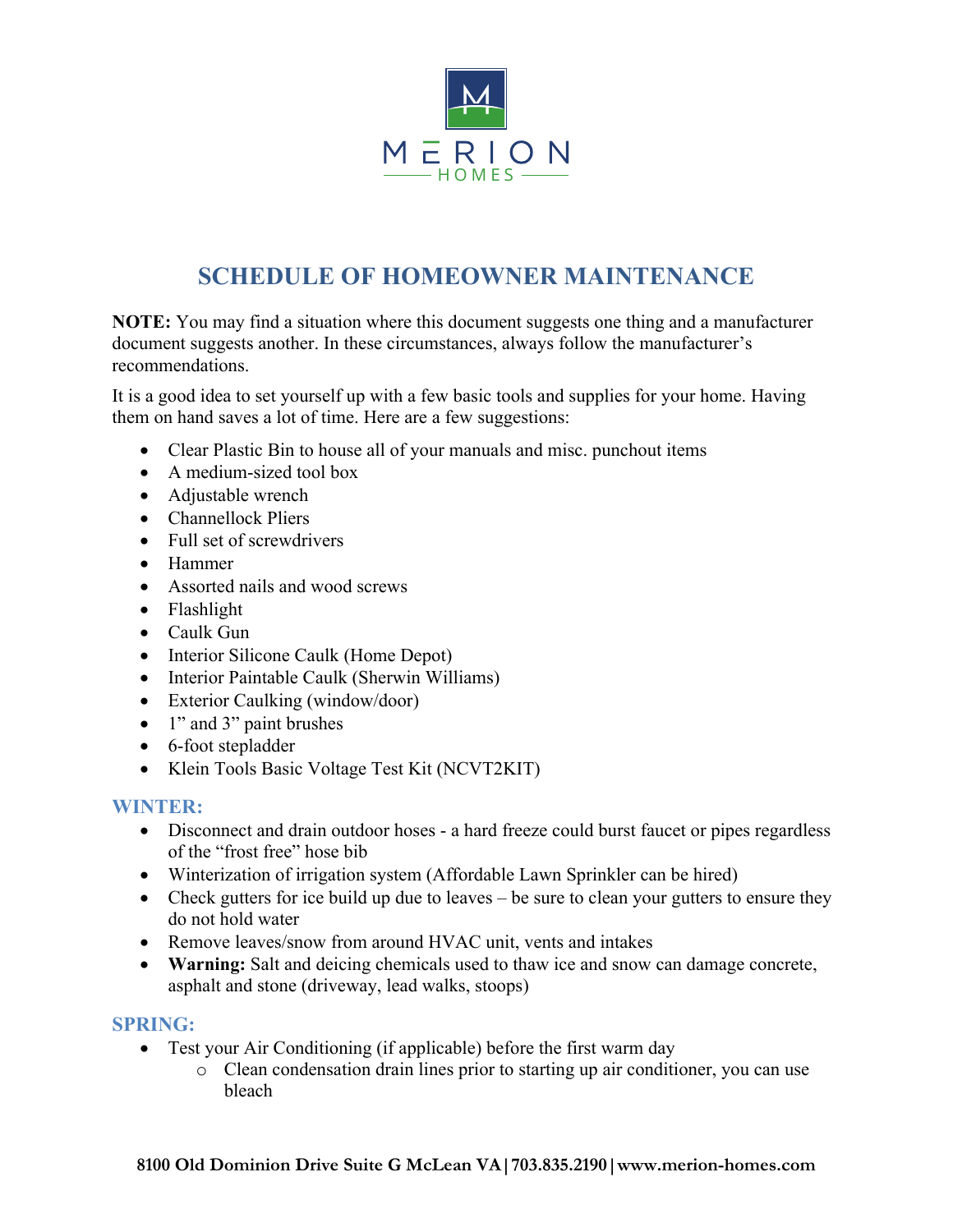

- o Be sure you change your furnace filters TIP: Set a reminder on your EcoBee
- Re-caulk and re-grout ceramic tile in bathrooms and kitchens
- Check and Test your Sump Pump before the rains start again (you can use the bypass plug to test the system)
- Clean gutters this will prevent unnecessary roof leaks when spring rains hit
- Check your Roof for loose, damaged or missing pieces (shingles, flashing, etc.) you can do this from across the street with a pair of binoculars
- Caulk around exterior openings
- Re-mulch shrub beds
- Check foundation for proper drainage
	- o Add fill dirt if needed, to keep water draining away from foundation (we will take care of this for you one time over the first year for free)
- Spring start-up of irrigation system (remember to call or email ALS in late February to get on their schedule)

# **SUMMER:**

- Re-paint and re-caulk exterior wood surfaces every 2-3 years if applicable
	- o This helps wood products last their longest and beautify your investment
- Treat pressure-treated decks, steps, fencing, posts etc. every 2 years
- Clean and lubricate windows, sliding doors, and interior doors for smoother sliding
- Check exterior drain holes on windows for clogging or debris
- Locate outside gravity drains {Downspouts, sump pump, etc.) and clear of any obstructions
- Check and replace exterior door weather stripping as required

# **FALL:**

- Clean gutters this will prevent unnecessary roof leaks from winter ice build-up
- Re-caulk and re-grout ceramic tile in bathrooms and kitchens
- Caulk around exterior openings
- Remove leaves/snow from around HVAC outdoor units
- Change your Aprilaire Steam Humidifier filter (one time per year)
- Check roof for loose, damaged or missing pieces (shingles, flashing, etc.) you can do this from across the street with a pair of binoculars

# **OTHER TIPS AND RECOMMENDATIONS:**

- CO2/Smoke detectors:
	- $\circ$  Replace batteries 2X per year (when you change your clocks)
	- o Clean annually with a vacuum
	- o Check for replacement every 5 years
- Vacuum return and/or supply air vents if they are dirty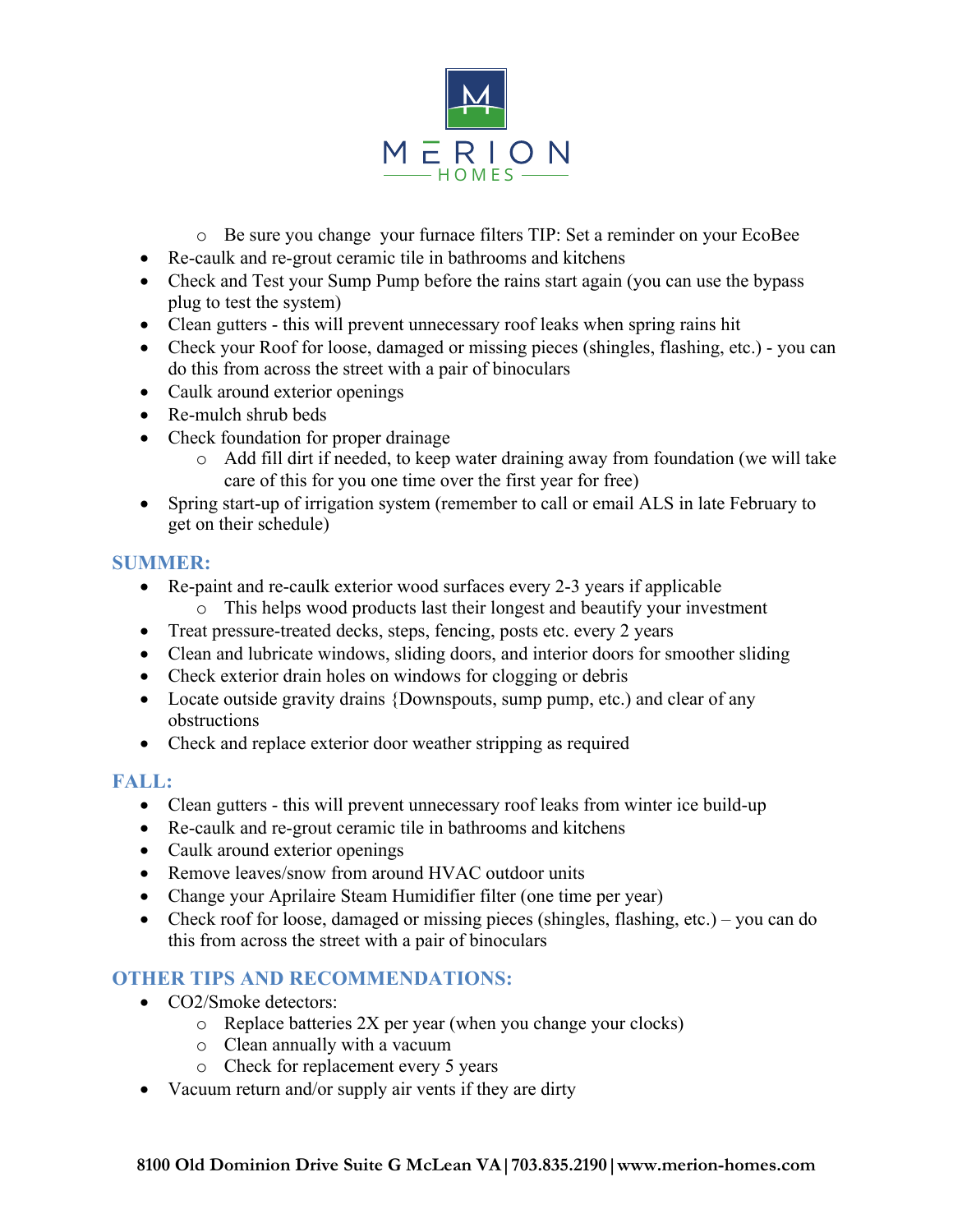

- Replace thermostat batteries (if applicable) as needed
- Install a "ceramic seal and finish" to grout after you move in and every two years
- Fire Suppression Sprinkler System: visually inspect all sprinklers (if applicable)
- Periodically check your interior and exterior GFIs to ensure they are functioning properly
- **Inspect furnace filters once per month and replace as necessary**
- Carpet: Vacuum twice each week lightly and once a week thoroughly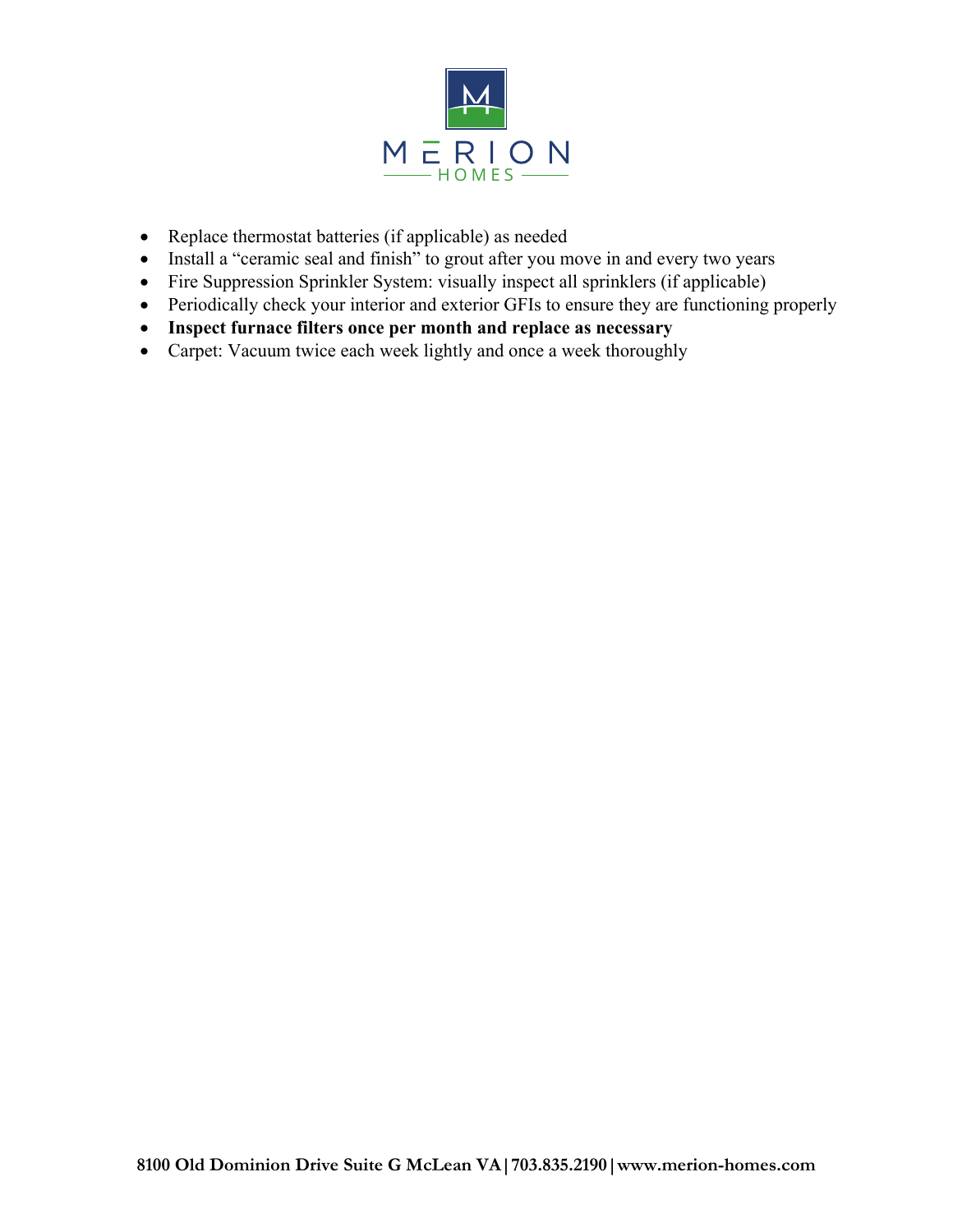

# **HOMEOWNER MAINTENANCE ITEMS**

The following is a list of tips that may assist homeowners on the simple, but important maintenance matters regarding their new home. Although these items **do not** fall under our Limited Warranty, by following the suggestions below homeowners are taking the proper steps in maintaining the quality and beauty of their home that we are so proud to offer.

If ever you have any questions, please feel free to call our main office.

# **Air Filters**

- $\triangleright$  It is important for the homeowner to inspect & replace (as necessary) air filters on a regular basis (at least once a month for the first 12 months and every 2-3 months thereafter) in order for clean air to circulate throughout the home.
- $\triangleright$  Changing air filters can also help extend the life of the heating and cooling system.

# **Caulking**

- $\triangleright$  It is the homeowner's responsibility to caulk on a regular basis in areas where this waterbased material has dried out (around cabinets, baseboards, tubs, showers, outside surrounds and exterior of windows).
- $\triangleright$  Tubes of caulk can be purchased at most local hardware stores.
- $\triangleright$  We will return after 90 Days to complete a "90 Day List" at which time we will review any caulking issues.

# **Ceramic Tile**

 $\triangleright$  If your home has ceramic tile, you should expect to re-grout and re-caulk as necessary. Ceramic tile will require maintenance to keep it from leaking. We also recommend applying a clear sealer to the tile. This may be obtained from most hardware stores or any ceramic tile dealer. Please refer to your Builder's Warranty for additional details.

## **Concrete**

 $\triangleright$  Due to the nature of concrete, minor cracking of concrete walks, floors and foundation walls is normal and should be expected. Our Limited Warranty covers excessive cracking and/or foundation leaks during the first year of ownership. Please note that naturally occurring shrinkage cracks are different then structural cracks, which carry a Warranty of 10 Years. Please refer to your Builder's Warranty for additional details.

## **Condensate Lines/Exterior Drain Tile**

 $\triangleright$  In order to remove additional moisture around the foundation or crawl space and unwanted condensation from the cooling unit, there are several pipes exiting the home or foundation. It is necessary for the homeowner to keep these outside lines free of any debris that may accumulate (grass clippings, dirt, mud, etc.)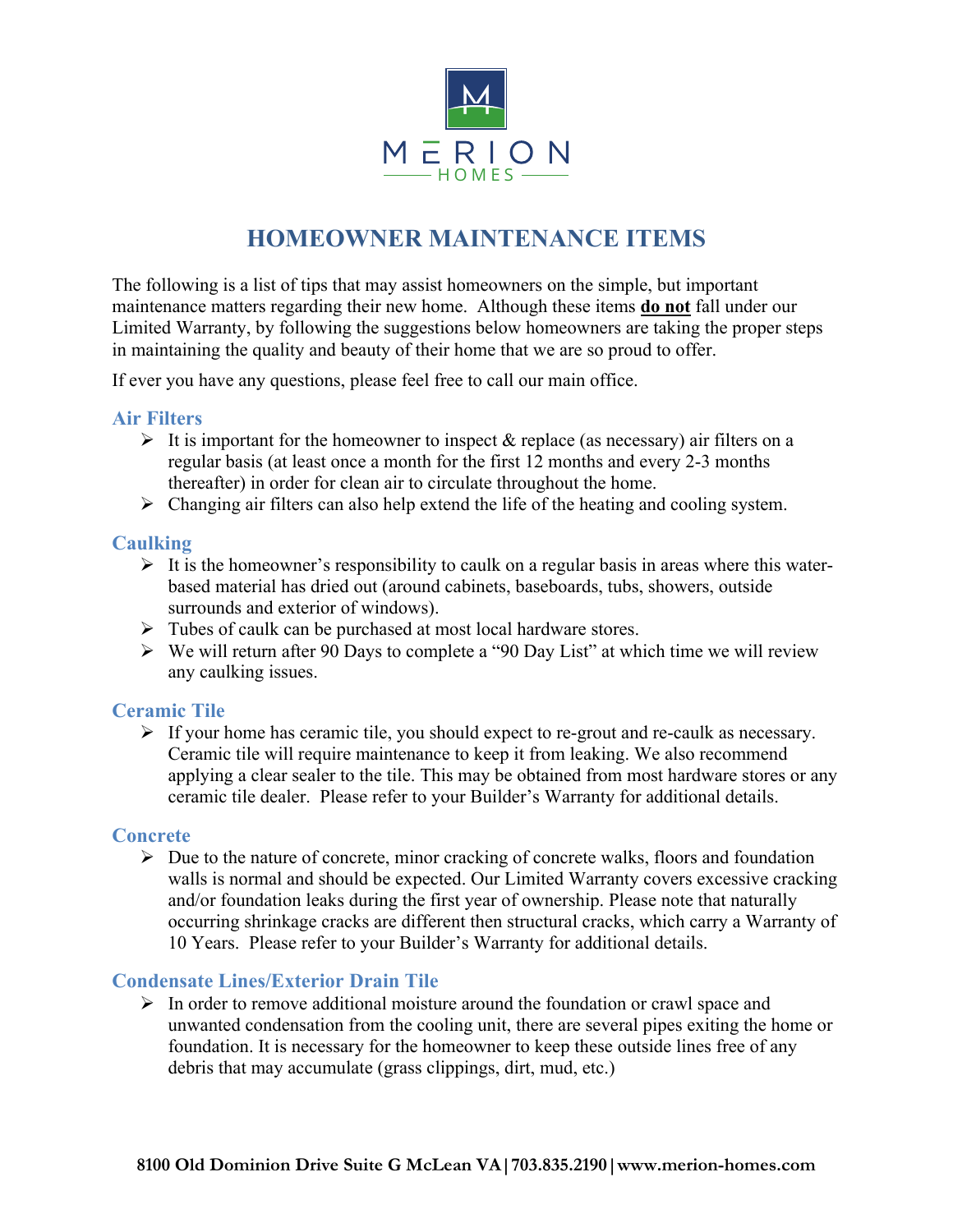

 $\triangleright$  Additionally, it is appropriate to pour 1 capful of bleach down the main condensate line at its opening (located on the furnace) once a year to remove any mildew that might be on the inside of the pipe.

# **Driveway Maintenance**

- $\triangleright$  Homeowners with asphalt paved driveways need to be aware that the pavement will be soft for the first few months after moving in and on hot days thereafter. Large trucks, moving vans and heavy machinery may cause depressions in the driveway. After approx. 10 months we will return to install the top coat.
- $\triangleright$  Homeowners with concrete driveways can expect to see naturally occurring cracks that will run from control joint to control joint. These cracks are not covered by any warranty.

# **Drywall Imperfections (nail pops, minor cracks & seams)**

- $\triangleright$  We offer a one-time drywall check out to address drywall imperfections prior to closing.
- $\triangleright$  We also offer a 1 Year Drywall Service. This Program is put in place to address nail pops and minor cracks in drywall due to settlement, expansion and contraction.

## **Exterior Wood (If Applicable)**

- $\triangleright$  Wood railings, wood trim, wood siding, etc., must be maintained on a regular basis. Caulking, painting, etc., are the responsibility of the homeowner. Wood will rot if not given proper care.
	- o **TIP:** Check paint and caulking every six months, and re-paint exterior painted areas every 2-3 years, at a minimum

## **Frozen Pipes**

 $\triangleright$  Your plumbing pipes may freeze if temperatures drop below normal temperatures. You should keep your heat set to at least 62 degrees even if you go away on vacation. If temperatures do drop below normal you should open cupboards and vanities to allow heat to the pipes and let the faucets drip to keep the pipes from freezing.

## **Gutters**

 $\triangleright$  It is your responsibility to clean leaves and debris from your gutters to maintain proper drainage within the gutter system, and to prevent snow or ice from backing up under the shingles and causing leaks (aka "ice damming"). While your home or condo building was built with preventative measures in mind roof leaks due to ice damming are not covered under our Warranty.

## **Hose bibs/Exterior Faucets/Sump Pumps/Ejectors**

 $\triangleright$  Winterize your outside faucets (hose bibs) prior to winter. It is very important that the outside faucets be drained to prevent them from freezing and bursting. Frozen and/or burst pipes caused by freezing are not covered by warranty.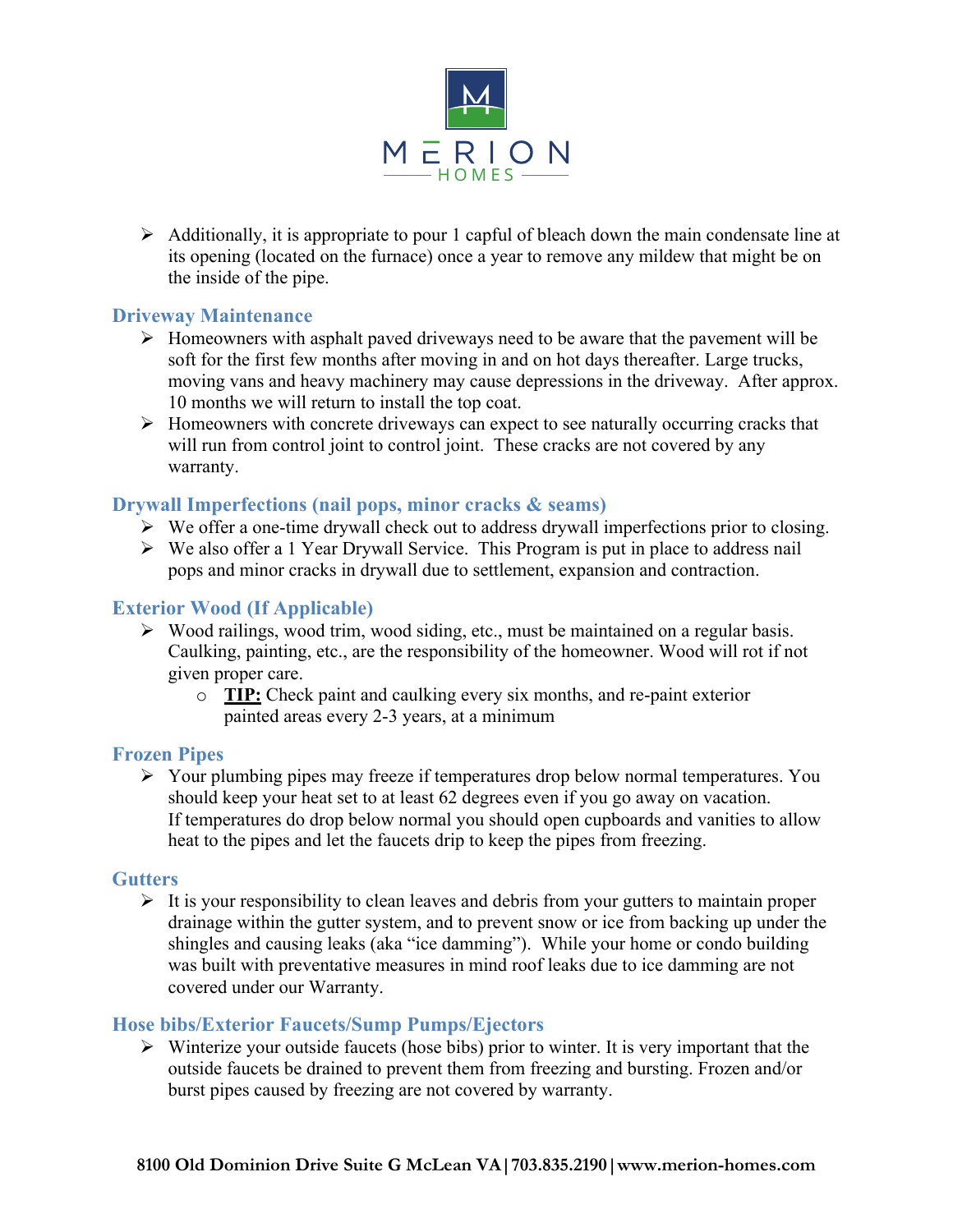

- $\triangleright$  Each fall the outside faucets must be drained to prevent them from freezing. Shut of the outside faucet by turning off the inside shut off valves. Lift the ring on the vacuum breakers on the hose bibs. Open the outside faucet –this can be left open to allow excess water to drain out. Bleed the lines – open the bleed valve (cap) that is located by the inside of the shut off valve to let the excess water drain out of the line.
- $\triangleright$  In homes or condominiums with Frost-Free hose bibs, there is no vacuum breaker or plastic ring, simply removed any hose and shut off the hose bib at the exterior faucet and turn off the inside shut-off valves.
- $\triangleright$  In the spring, follow the procedure in reverse order to have your outside faucets operable.
- $\triangleright$  Your home is equipped with a Sump Pump that, per Building Code, is plugged into a GFCI. We recommend that you check your GFCIs regularly, especially before/during/after any major rain storms. We also recommend you check the GFCIs prior to leaving for a vacation. WE ALSO STRONGLY RECOMMEND YOU BUY A BATTERY BACK UP FOR YOUR SUMP PUMP(S) IF YOUR HOME IS NOT EQUIPPED WITH A GENERATOR.
- $\triangleright$  Your home may also have an ejector pump for all plumbing drains that are below the existing sewer invert. The ejector pump, per Building Code, is plugged into a GFCI. We recommend that you check your GFCIs regularly to ensure they have not tripped.

## **Smoke Detectors**

- $\triangleright$  Inspect & test regularly (at least twice per year)
- $\triangleright$  Replace batteries at least once per year
- $\triangleright$  Clean annually with a vacuum
- $\triangleright$  Check for replacement every 5 years

## **Trees & Landscaping**

 $\triangleright$  The builder is not responsible for trees or landscaping that may die or become diseased after settlement. Adequate watering is recommended during Spring and Summer months.

## **Wear & Tear Items**

- $\triangleright$  The following "wear & tear" items are not covered by the Limited Warranty:
	- Tub chips & scratches
	- Cuts, scratches or stains on countertops
	- Tears or cuts in resilient (vinyl) flooring
	- Scratches on hardwood floors

## **Windows & Interior Doors**

 $\triangleright$  During season changes, you will need to adjust and lubricate your windows for easy operation. Spray furniture polish (Pledge, for example) or a suitable lubricant recommended by the manufacturer. Slight adjustments can be made by tightening or loosening screws in the balance system, if necessary.